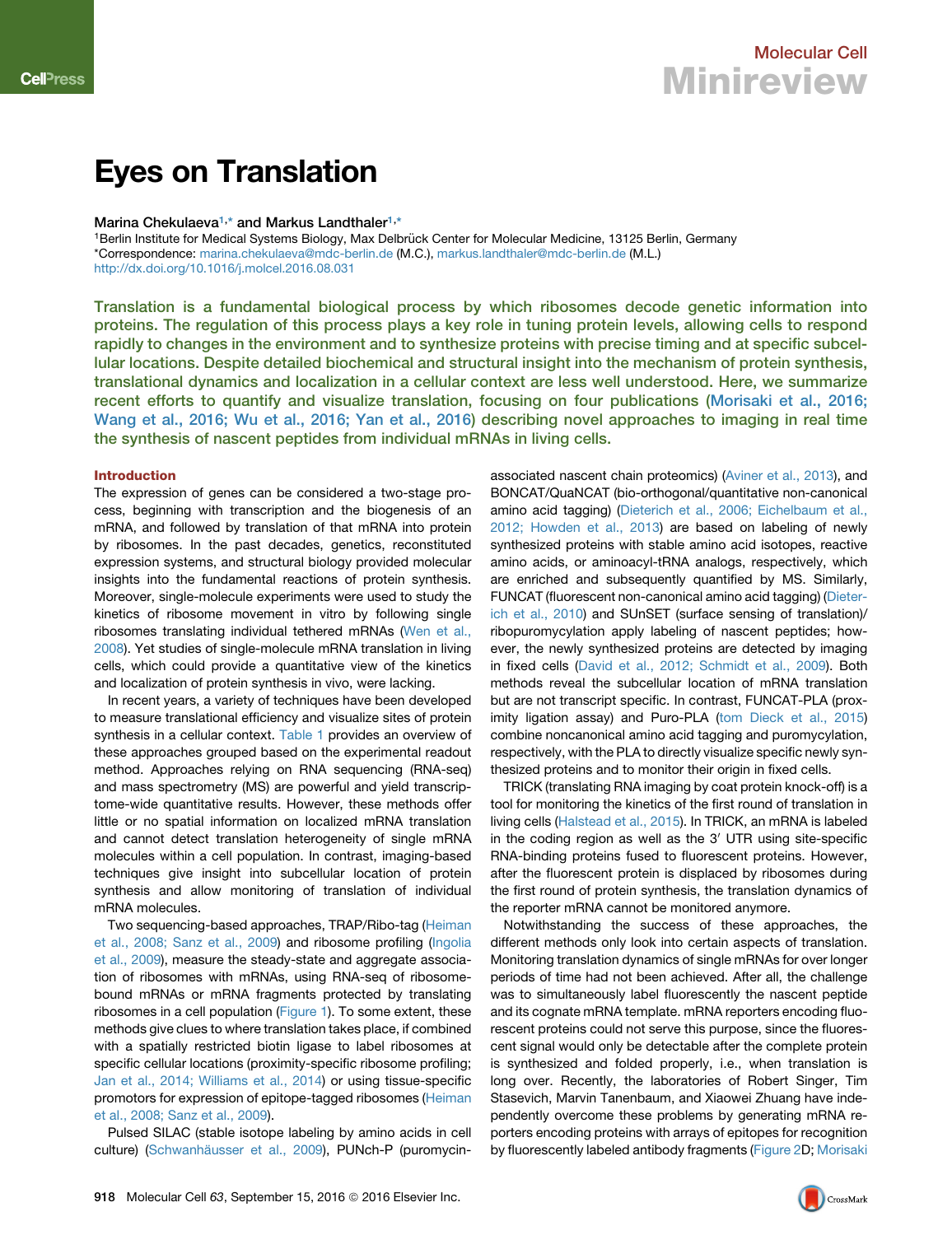|   | í      |
|---|--------|
|   | É<br>ò |
| ٦ |        |
|   |        |
|   |        |
| П |        |
|   |        |
|   |        |

<span id="page-1-0"></span>

| Table 1. Overview of Methods Used to Quantify and Visualize Translation                           |                                                                                               |                                                          |                                                                                                                                                                                                                                                                                                                                                                                                                                                                                                                                  |                                                                                                                                                                                                                                                                                                                                                     |                                                                            |  |
|---------------------------------------------------------------------------------------------------|-----------------------------------------------------------------------------------------------|----------------------------------------------------------|----------------------------------------------------------------------------------------------------------------------------------------------------------------------------------------------------------------------------------------------------------------------------------------------------------------------------------------------------------------------------------------------------------------------------------------------------------------------------------------------------------------------------------|-----------------------------------------------------------------------------------------------------------------------------------------------------------------------------------------------------------------------------------------------------------------------------------------------------------------------------------------------------|----------------------------------------------------------------------------|--|
| Method                                                                                            | <b>Spatial Resolution</b>                                                                     | <b>Detection Method</b>                                  | Scale                                                                                                                                                                                                                                                                                                                                                                                                                                                                                                                            | <b>Short Description</b>                                                                                                                                                                                                                                                                                                                            | References                                                                 |  |
| RNA-Seq- or MS-Based Methods to Quantify Translation                                              |                                                                                               |                                                          |                                                                                                                                                                                                                                                                                                                                                                                                                                                                                                                                  |                                                                                                                                                                                                                                                                                                                                                     |                                                                            |  |
| Proximity-specific<br>ribosome profiling                                                          | allows one to<br>obtain ribosome<br>profiles for specific<br>organelles<br>(ER, mitochondria) | RNA-seq<br>genome-wide and<br>gene specific<br><b>MS</b> | Method enables global analysis of translation in<br>defined subcellular locations by combining<br>several approaches. (1) Tagging ribosomes<br>with biotin acceptor peptide (AviTag).<br>(2) Expressing biotin ligase (BirA) fused to a<br>localization element that targets it to a specific<br>subcellular location, for example, ER or<br>mitochondria. BirA recognizes and biotinylates<br>Avi-tagged ribosomes at this location.<br>(3) Isolation of biotinylated ribosomes followed<br>by conventional ribosome profiling. | Williams et al., 2014;<br>Jan et al., 2014                                                                                                                                                                                                                                                                                                          |                                                                            |  |
| Ribosome profiling                                                                                | no                                                                                            |                                                          |                                                                                                                                                                                                                                                                                                                                                                                                                                                                                                                                  | RNA-seq of ribosome-protected fragments<br>that allows genome-wide quantification of<br>translation efficiencies and identification of<br>ribosome stalling sites and uORFs.                                                                                                                                                                        | Ingolia et al., 2009                                                       |  |
| TRAP (translating ribosome<br>affinity purification technique)<br>and Ribo-tag                    | tissue specific                                                                               |                                                          |                                                                                                                                                                                                                                                                                                                                                                                                                                                                                                                                  | Methods rely on stably expressing tagged<br>ribosomal proteins (eGFP-L10 or HA-L22) in a<br>tissue-specific manner, followed by pull-down<br>of tagged ribosomes and microarray analysis<br>(or RNA-seq) of ribosome-associated mRNAs.                                                                                                              | Heiman et al., 2008;<br>Sanz et al., 2009                                  |  |
| <b>BONCAT and QuaNCAT</b><br>(bio-orthogonal/quantitative<br>non-canonical amino<br>acid tagging) | no                                                                                            |                                                          |                                                                                                                                                                                                                                                                                                                                                                                                                                                                                                                                  | Methods rely on incorporation of a modified<br>methionine analog, azidohomoalanine (AHA), in<br>newly synthesized proteins. Biotin is covalently<br>attached to AHA-labeled proteins using "click"<br>chemistry," and then biotinylated proteins are<br>purified and analyzed by MS using label-free<br>quantification (BONCAT) or SILAC (QuaNCAT). | Dieterich et al., 2006;<br>Howden et al., 2013;<br>Eichelbaum et al., 2012 |  |
| PUNch-P (puromycin-associated<br>nascent chain proteomics)                                        | no                                                                                            |                                                          |                                                                                                                                                                                                                                                                                                                                                                                                                                                                                                                                  | Method is based on incorporation of<br>biotin-puromycin (a mimetic of the 3' end of<br>aminoacylated tRNA) into the nascent<br>polypeptide chains, followed by isolation of<br>newly synthesized tagged proteins with<br>streptavidin beads and MS analysis.                                                                                        | Aviner et al., 2013                                                        |  |
| pSILAC (pulsed stable isotope<br>labeling by amino acids in<br>cell culture)                      | no                                                                                            |                                                          |                                                                                                                                                                                                                                                                                                                                                                                                                                                                                                                                  | MS-based approach that detects differences in<br>protein abundance using stable<br>isotope-labeled amino acids. pSILAC is a<br>variation of the technique that involves short<br>incubation (several hours) of cells with labeled<br>amino acids and thus allows the monitoring of<br>differences in de novo protein synthesis.                     | Schwanhäusser et al., 2009                                                 |  |

(*Continued on next page*)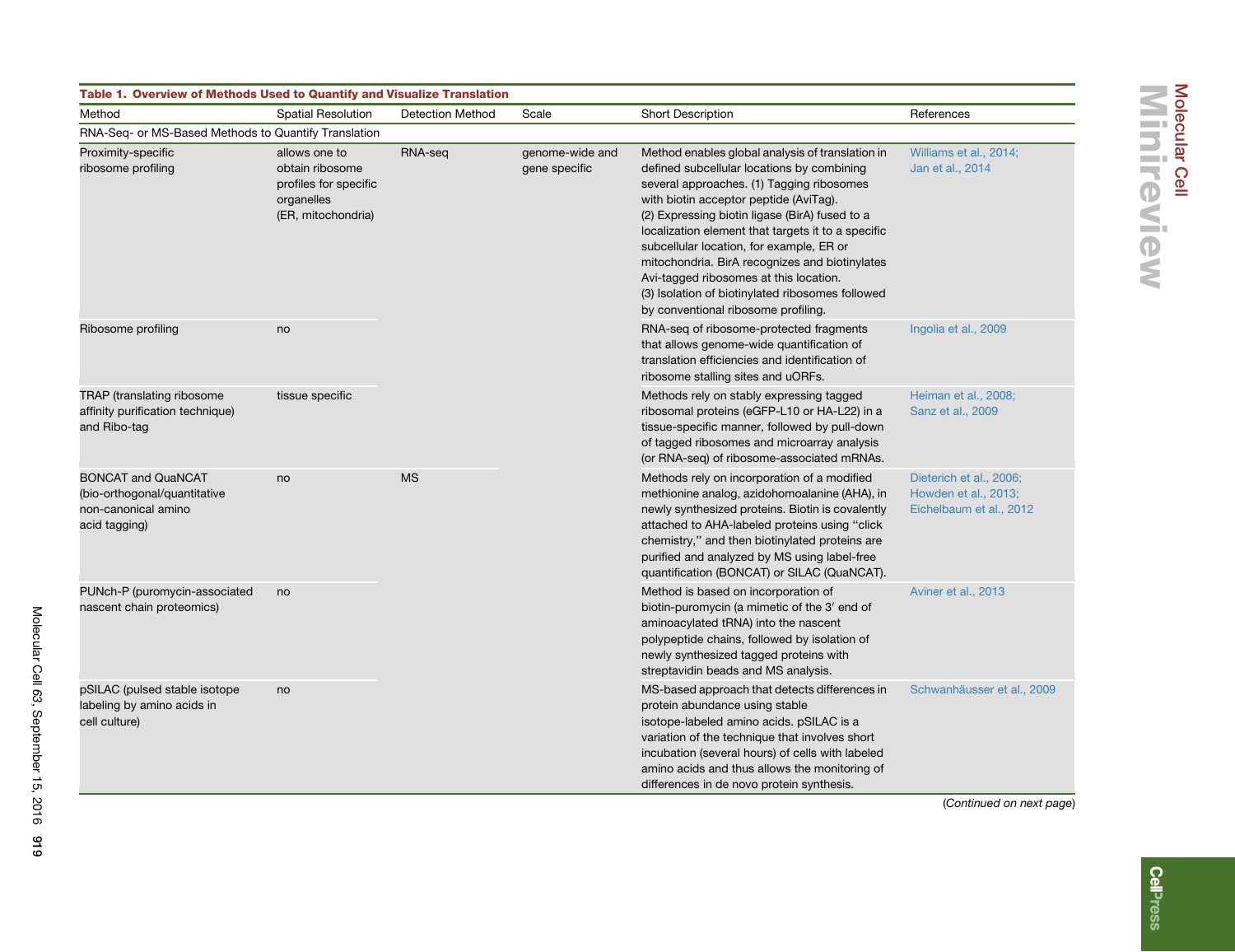#### Table 1. ContinuedMethod Spatial Resolution Detection Method Scale Short Description References Imaging-Based Methods to Visualize Translation SINAPS (single-molecule imaging of nascent peptides), NCT (nascent chain tracking), and othersyes imaging live cells single molecule Methods are based on the technology for fluorescent signal amplification (Suntag or 10xFLAG co-expressed with fluorescently labeled anti-FLAG antibody) that allows the labeling of the nascent peptide and visualization of translation dynamics in live cells.[Morisaki](#page-6-15) et al., 2016; [Wang](#page-6-15) et al., 2016; Wu et al., [2016;](#page-6-15) Yan et al., [2016](#page-6-15) TRICK (translating RNA imaging by coat protein knock-off) yes Method is based on the engineered transcript that bears phage PP7 and MS2 stem loops upstream and downstream of the stop codon, and thus allows the labeling of coding sequence and 3' UTR with two spectrally distinct fluorescent proteins: (1) GFP fused with PP7 coat protein that binds within coding sequence and (2) RFP fused with MS2 coat protein that binds to the 3' UTR. Using this approach, untranslated mRNAs (labeled with both GFP and RFP) can be distinguished from mRNA that have undergone the first round of translation (labeled with RFP only, as GFP is displaced by translating ribosomes). [Halstead](#page-6-16) et al., 2015 FUNCAT-PLA and Puro-PLA yes imaging fixed cells Method allows visualization of newly synthesized proteins in situ (similarly to FUNCAT and RPM/SUnSET), but in <sup>a</sup> proteinspecific manner. It is based on <sup>a</sup> PLA to detect coincidence of two antibodies: (1) antibody to specific protein of interest and (2) antibody that detects newly synthesized proteins tagged with FUNCAT or ribopuromycinylation/SUnSET. tom [Dieck](#page-7-3) et al., 2015 FUNCAT (fluorescent non-canonical aminoacid tagging) yes bulk translation Direct in situ visualization of newly synthesized proteins based on incorporation of <sup>a</sup> modified methionine analog AHA, followed by fluorescence tagging of AHA-labeled proteins using "click chemistry." An "imaging version" of BONCAT.[Dieterich](#page-6-17) et al., 2010 SUnSET (surface sensing of translation) and RPM (ribopuromycylation) yes Method is based on incorporation of puromycin, a mimetic of the 3' end of aminoacylated tRNA, into the nascent polypeptide chains, followed by immunostaining with anti-puromycin antibodies.[Schmidt](#page-6-18) et al., 2009; [David](#page-6-18) et al., 2012

920 Molecular Cell 63, September 15, 2016 Molecular Cell *63*, September 15, 2016

> MinireviewMinireview<br>Minireview Molecular Cell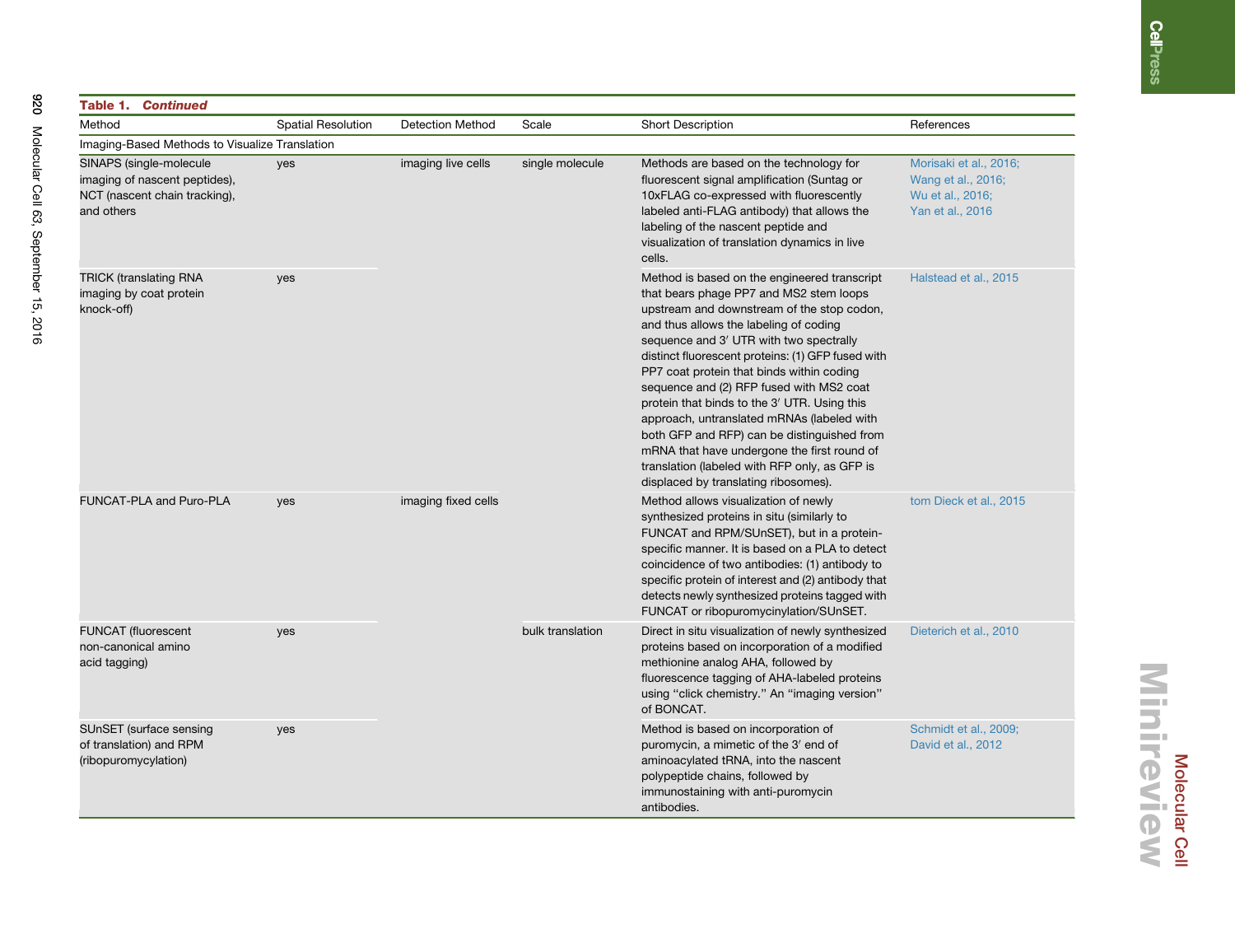<span id="page-3-0"></span>

### Figure 1. Overview of RNA-Seq- and MS-Based Methods Used to Quantify Translation

(A) TRAP/Ribo-tag relies on tissue-specific expression of epitope-tagged ribosomes, followed by affinity purification and sequencing of associated ribosomebound mRNAs.

(B) Ribosome profiling involves nuclease treatment to fragment mRNAs. Ribosome-protected mRNA fragments are isolated and sequenced.

(C) Proximity-specific ribosome profiling uses biotinylation of ribosomes at a specific subcellular location with a localized biotin ligase. Biotinylated ribosomes are isolated on streptavidin beads and analyzed as in (B).

(D) PUNch-P relies on tagging of growing peptide chains with biotin-puromycin, followed by streptavidin affinity purification and MS.

(E) Pulsed SILAC (pSILAC) involves labeling of newly synthesized proteins with stable isotopes and quantification by MS.

(F) In BONCAT, newly synthesized proteins are labeled with methionine analog azidohomoalanine (AHA), followed by biotin tagging, isolation on streptavidin beads, and detection by MS. QuanCAT combines BONCAT with pulsed SILAC, enabling more accurate quantification of newly synthesized proteins. Affinity purification steps employed in (D) and (F) allow the reduction of the background of pre-synthesized proteins. See [Table 1](#page-1-0) for more details and references.

[et al., 2016; Wang et al., 2016; Wu et al., 2016; Yan et al., 2016\)](#page-6-0). When these multimerized epitopes are synthesized, several copies of the cognate fluorescent antibody bind to the nascent peptide, leading to amplification of fluorescent signal and rendering the translation sites visible above the background. Simultaneously, the authors follow the reporter mRNAs with fluorescent RNA-binding proteins, allowing for real-time imaging of nascent peptide synthesis from single mRNAs in living cells. [Wu et al. \(2016\)](#page-7-4) coined their approach SINAPS, for single-molecule imaging of nascent peptides, whereas [Morisaki et al. \(2016\)](#page-6-0) named it NCT, for nascent chain tracking.

The two core detection elements of the novel reporter systems, employed in all four studies, are peptide- and mRNA-labeling tags. To mark the nascent peptide, two types of epitope-tags were used: SunTag ([Wang et al., 2016; Wu et al., 2016; Yan et al.,](#page-7-5) [2016\)](#page-7-5) and spaghetti monster (SM; [Morisaki et al., 2016\)](#page-6-0). SunTag peptides provide a high-affinity binding site for the single-chain variable fragment (scFV) of the anti-GCN4 antibody [\(Tanenbaum](#page-6-19) [et al., 2014\)](#page-6-19). By expressing scFV fused to GFP, the nascent polypeptide could be visualized. Alternatively, the SM tag consists of tandem 10xFLAG epitope array, enabling the interaction with fluorescently labeled anti-FLAG antibody fragments (Fab-Cy3). In addition to the peptide-labeling tag at the N terminus, phage MS2 or PP7 coat proteins (MCP or PCP) RNA binding sites were introduced in the 3' UTR to label mRNA transcripts with MCP or PCP fused with fluorescent proteins, allowing the simultaneous detection of mRNA molecules and their corresponding nascent peptides.

## What Can Be Measured by Nascent Peptide Imaging?

The newly developed approach of nascent peptide imaging and co-tracking of mRNAs provided a direct quantitative readout of initiation, elongation, and location of translation (summarized in [Table 2](#page-5-0)).

To measure translation elongation rate, ribosome run-off [\(Wang et al., 2016; Yan et al., 2016\)](#page-7-5) and fluorescence recovery after photobleaching (FRAP; [Morisaki et al., 2016; Wu et al.,](#page-6-0) [2016\)](#page-6-0) were used. For these run-off experiments, cells were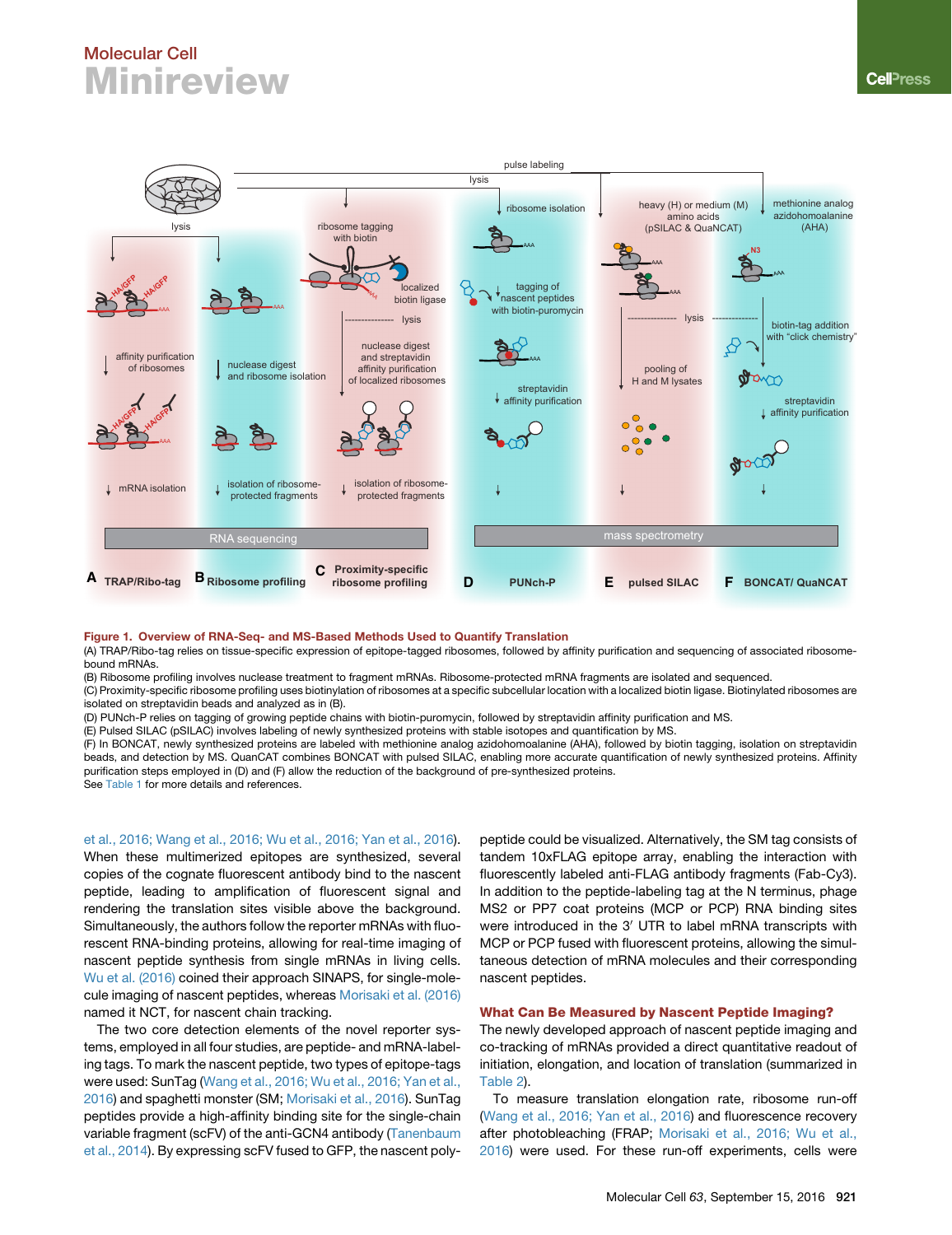<span id="page-4-0"></span>

### Figure 2. Overview of Imaging-Based Methods Used to Quantify and Visualize Translation

(A) Overall translation can be monitored by the labeling of newly synthesized proteins with puromycin (SUnSET/ribopuromycylation) or the methionine homolog AHA (FUNCAT), followed by biotin tagging and immunostaining with antibodies directed against the tag.

(B) To visualize specific newly synthesized proteins, a proximity ligation assay (PLA) is used to detect the spatial coincidence of a protein-specific antibody and an antibody against the tag introduced by SunSET/ribopuromycylation (puro-PLA) or FUNCAT (FUNCAT-PLA).

(C) TRICK distinguishes between mRNAs that have undergone the first round of translation and mRNAs that have never been translated by tagging both ORF and 3' UTR with phage-derived RNA hairpins that bind distinct fluorescent proteins.

(D) Nascent peptide imaging (SINAPS, NTC, and others) visualizes and quantifies translation in real time. Each construct contains a tag for labeling the nascent peptide (SunTagx24 or FLAGx10 in the N-terminal part of the coding sequence) and a tag for labeling the mRNA (MS2 or PP7 stem loops in the 3<sup>0</sup> UTR). Co-expressed scFv-GFP or bead-loaded Fab-Cy3 (interacting with SunTag and FLAG peptide, respectively) serves to visualize the nascent peptide. Co-expressed mCherry, td-Tomato, or RFP, fused with the MS2 or PP7 coat proteins (MCP or PCP), binds to the 3' UTR and enables mRNA tracking. Alternately, bead-loaded MCP-HaloTag (JF646 fluorophore) was used. AID, auxin-induced degron, was used in one study to reduce background fluorescence [\(Holland et al., 2012\)](#page-6-23). See [Table 1](#page-1-0) for more details and references

treated with harringtonine. Harringtonine inhibits the initial cycles of elongation but does not interact with polysomes, thereby allowing translating ribosomes to complete translation and leading to ribosome run-off [\(Fresno et al., 1977\)](#page-6-20). The decay kinetics of the GFP signal coming from nascent peptides allowed the authors to measure the transit time (i.e., time that the ribosome needs to translate the entire mRNA) and estimate average elongation rate. Similarly, in FRAP experiments pre-existing nascent peptides were photobleached and time required for fluorescence recovery was assessed. Remarkably, the four laboratories came up with similar measurements of elongation rates between 3 and 10 aa/s, which is comparable to  $\sim$ 5–6 aa/s measured previously using metabolic labeling in Hep G2 cells (Boström [et al., 1986](#page-6-21)) and ribosome profiling in mouse embryonic stem cells [\(Ingolia et al., 2011\)](#page-6-22). Moderate variability of measurements between different studies likely resulted from differences in construct design, reflected in different codon usage and mRNA folding. Indeed, [Yan et al. \(2016\)](#page-7-6) observed somewhat faster elongation for a codon-optimized reporter. Based on the GFP

signal intensity, the amount of nascent peptides (= translating ribosomes) on each mRNA was estimated and found to be one ribosome per 200–900 nt ([Morisaki et al., 2016](#page-6-0)) or 200–400 nt [\(Yan et al., 2016\)](#page-7-6). Taking the elongation rate and ribosome frequency into consideration, the different labs were able to derive similar initiation rates of 1.4–3.6 min<sup>-1</sup> ([Yan et al., 2016](#page-7-6)), 1.3– 2.1 min<sup>-1</sup> [\(Wu et al., 2016](#page-7-4)), and  $\sim$ 0.5 min<sup>-1</sup> ([Morisaki et al.,](#page-6-0) [2016\)](#page-6-0), depending on the reporter mRNA and cell type used.

By simultaneously tracking mRNA and nascent peptides, [Mor](#page-6-0)[isaki et al. \(2016\)](#page-6-0) observed different translation efficiencies for distinct mRNAs. In fact, the percentage of translated mRNAs encoded by different genes varied quite significantly—between 4% and 86%—depending on the specific transcript studied. Moreover, [Morisaki et al. \(2016\)](#page-6-0) and [Wu et al. \(2016\)](#page-7-4) examined if translated mRNAs can be distinguished from untranslated based on their diffusion rates. Interestingly, the association of mRNA transcripts with the translation machinery only slightly affected their mobility, suggesting that diffusion rate is not an exact predictor of the mRNA translation status. Surprisingly, tracking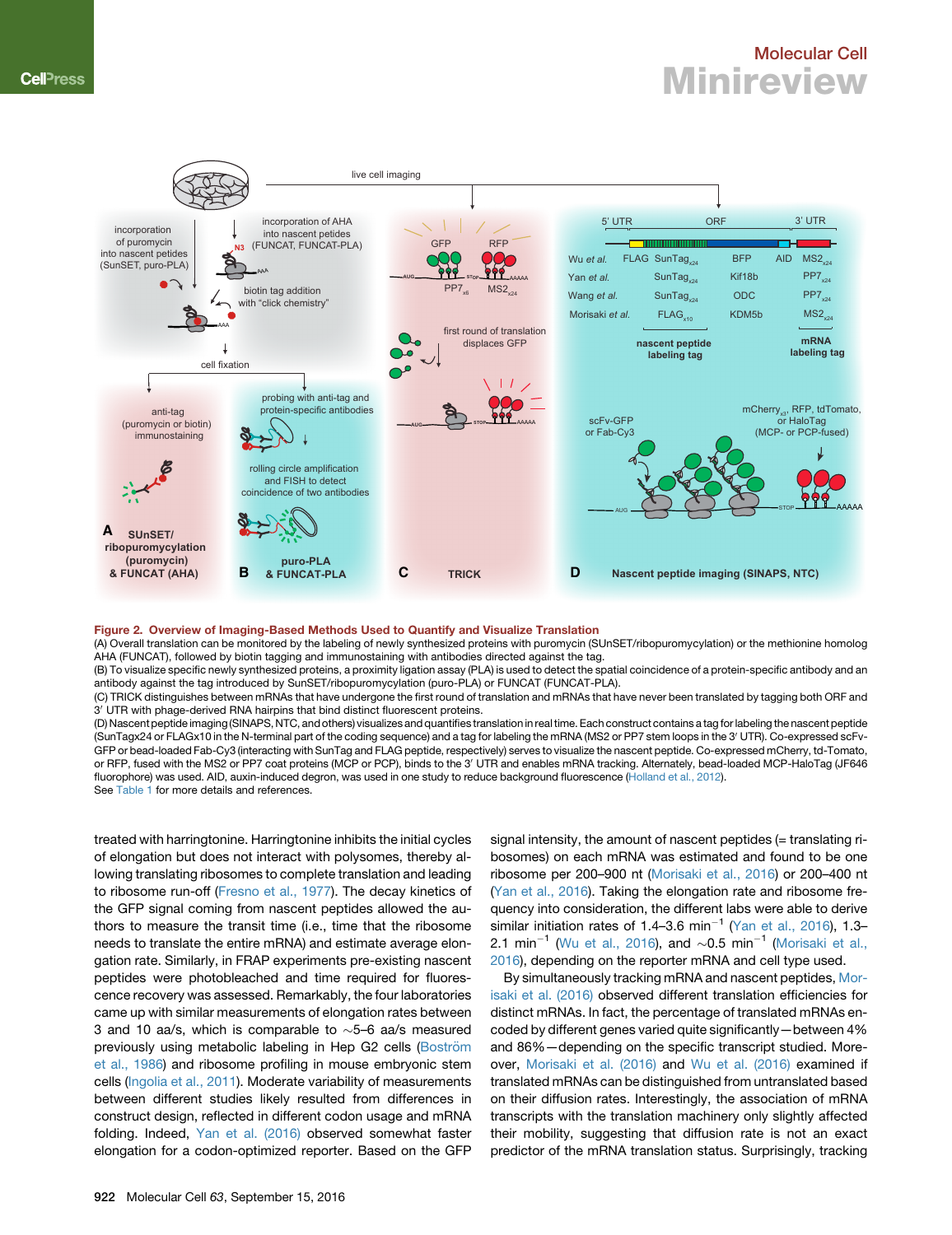<span id="page-5-0"></span>Table 2. Measurements Possible with the Nascent Peptide Imaging

- d Simultaneously track location/movement of mRNA and the nascent peptides produced from this mRNA, and measure ratio and diffusion rate of translated and untranslated mRNAs
- Measure initiation and elongation rates
- d Estimate number of ribosomes/nascent peptides per mRNA
- Evaluate polysome shape
- Detect heterogeneity in translation efficiencies of single mRNA molecules
- Detect ribosome stalling
- $\bullet$  Track translation of multiple mRNAs with multi-color imaging

of translation in real time also revealed polysome movement in dendrites [\(Wang et al., 2016; Wu et al., 2016](#page-7-5)), in contrast to the generally accepted view that translation of localized mRNAs is repressed during transport (reviewed by [Besse and Ephrussi,](#page-6-24) [2008\)](#page-6-24). These findings suggest that mRNA transport and association with the translation machinery are not mutually exclusive and highlight the complexity of translational regulation in neurons. As expected, polysomes interacting with cellular structures, such as the endoplasmic reticulum, showed lower mobility than free cytoplasmic polysomes ([Wang et al., 2016; Wu et al.,](#page-7-5) [2016\)](#page-7-5). Furthermore, [Morisaki et al. \(2016\)](#page-6-0) concluded that polysomes are globular in shape rather than elongated, based on the observation that distance between protein- and mRNA-labeling fluorophores was largely unaffected by the length of the coding sequence.

By monitoring single transcripts over several hours, [Wu et al.](#page-7-4) [\(2016\)](#page-7-4) observed fluctuations between translating and non-translating states of mRNAs in primary neurons. In proximal dendrites, mRNAs were translated, but repressed in distal dendrites. Interestingly, these mRNAs displayed ''bursting'' translation behavior: protein synthesis was interspersed with long periods of no translation.

Several studies previously reported that translation kinetics can be influenced by RNA sequences with regulatory functions [\(Yanagitani et al., 2011\)](#page-7-7), strong secondary structure [\(Wen](#page-7-0) [et al., 2008\)](#page-7-0), or chemical modifications of nucleotides [\(Simms](#page-6-25) [et al., 2014](#page-6-25)). [Yan et al. \(2016\)](#page-7-6) showed that real-time translation imaging could recapitulate stalling of the translation machinery on the ribosome pausing sequence of the stress-related transcription factor Xbp1 mRNA. Interestingly, most ribosomes were only briefly delayed at the Xbp1 pause site, but a small subset of ribosomes remained stalled for an extended period of time. Furthermore, [Yan et al. \(2016\)](#page-7-6) demonstrated that chemical damage to mRNA stalls ribosome elongation. The authors also studied the transcript-specific translational regulation of Emi1, a key cell-cycle regulatory protein. Emi1 possesses at least two splicing isoforms that differ in their 5' UTR sequences. While mRNAs with a short 5' UTR are translated, the majority of Emi1 reporter transcripts with the long 5' UTR showed no detectable translation. Interestingly, only a tiny fraction of these mole- $\alpha$ ules ( $\sim$ 2%) underwent robust translation, indicating substantial heterogeneity in translational efficiency among different mRNAs in the same cell.

Translational activity is also influenced by changes in the immediate cellular environment [\(Sonenberg and Hinnebusch,](#page-6-26) [2009\)](#page-6-26). To illustrate the utility of the translation imaging approach, [Wang et al. \(2016\)](#page-7-5) monitored the dynamics of translational regulation in response to stress. Although translation is typically repressed under such conditions, certain genes are upregulated, like ATF4, which is controlled by two upstream open reading frames (uORFs). Notably, the authors observed that different stress conditions resulted only in transiently increased translation of ARF4 reporter mRNAs, suggesting that uORFs can exert a temporal regulation of their downstream genes in response to certain environmental signals.

Lastly, [Morisaki et al. \(2016\)](#page-6-0) went one step further and employed multi-color imaging to track translation of two mRNAs simultaneously. To this end, they generated an additional peptide-labeling tag consisting of 10xHA at the N terminus of an mRNA reporter. The co-transfection of 10xHA and 10xFLAG reporters and anti-HA and anti-FLAG antibody fragments labeled with different fluorophores allowed them to monitor translation of two reporters at the same time. Using this approach, [Morisaki](#page-6-0) [et al. \(2016\)](#page-6-0) found that only  $\sim$ 5% of polysomes formed complexes, suggesting that most polysomes function independently of each other rather than as parts of higher-order ''translation factories'' containing multiple mRNA species.

### Future Perspectives

Undoubtedly, the imaging of nascent peptide synthesis opens new perspectives in understanding both molecular mechanisms of translation and translational regulation in a variety of physiological conditions. For mechanistic studies, it would be particularly exciting to assess the translation status of a single mRNA along with measurements of regulatory protein-RNA interactions using fluorescence fluctuation spectroscopy (FFS; [Wu et al.,](#page-7-8) [2015\)](#page-7-8). FFS allows the quantification of binding and stoichiometry of interactions. [Wu et al. \(2015\)](#page-7-8) applied this approach to measure the association between fluorescently labeled ribosomes and b-actin mRNAs labeled using MS2 system. It should be feasible to use FFS with labeled translation factors and regulatory *trans*-acting proteins to track their association with translated and non-translated mRNAs and determine effects on initiation and elongation. Since internal ribosome entry sites (IRESs) differ in their requirement for translation factors and accessory proteins, it would be interesting to visualize engagement of *trans-*acting factors with IRESs and measure the resulting initiation rates. Another exciting application of this technique would be to measure how interaction of specific RNA-binding proteins with their *cis*-regulatory elements in untranslated mRNA regions affects protein synthesis. This approach could also be used to understand the mechanism behind the bursting translation pattern observed by [Wu et al. \(2016\)](#page-7-4) and [Wang et al. \(2016\),](#page-7-5)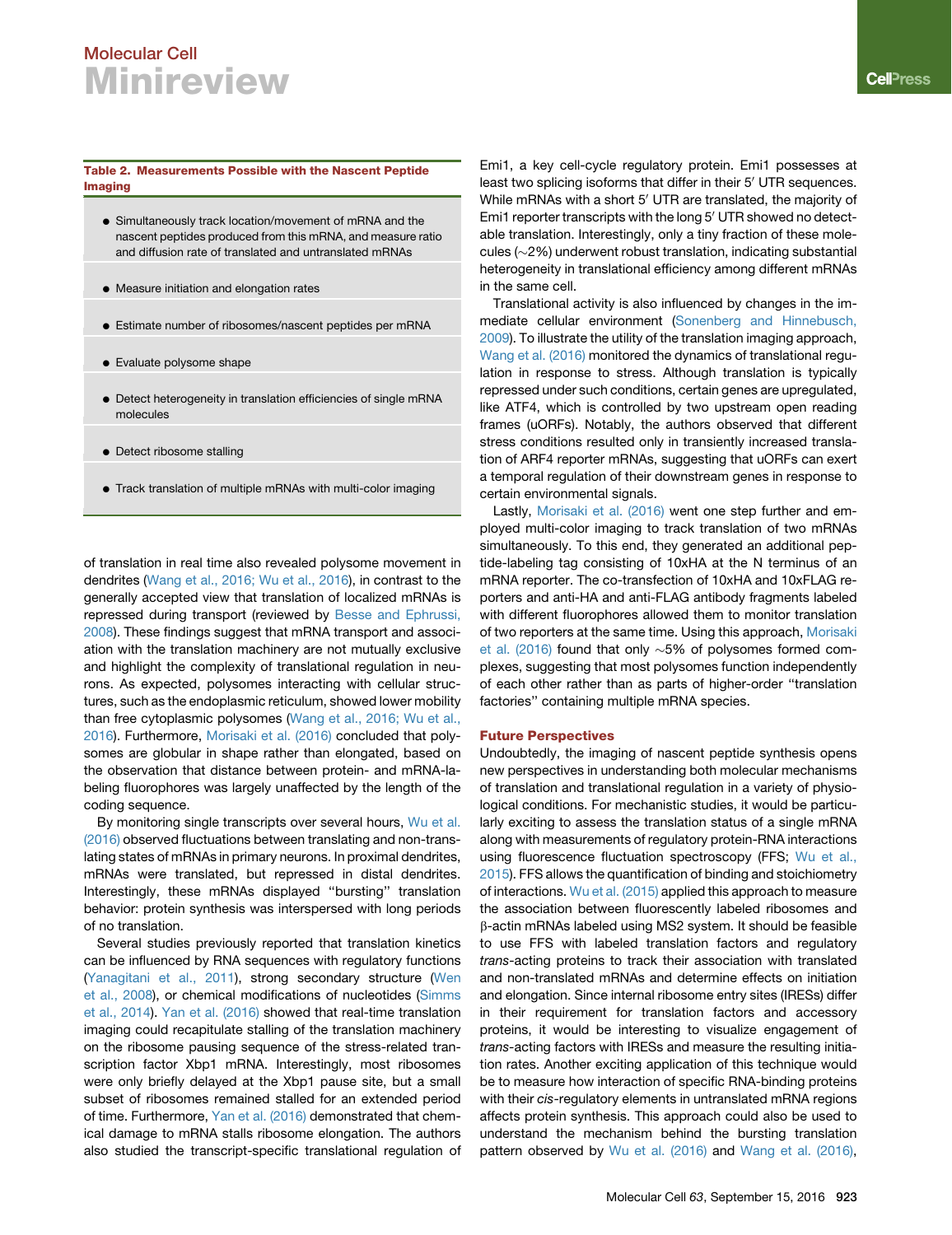<span id="page-6-13"></span>when translation of individual mRNAs was periodically ''on'' and ''off.'' By labeling the ribosomal subunits and translation initiation factors with spectrally different fluorophores, it should be possible to unravel which steps of translation are rate limiting and cause translation to cease during ''off'' periods.

Nascent peptide imaging will be relevant to study translational regulation in various biological contexts, such as metabolic changes and different stages of development and differentiation, in disease and in response to drug treatment. To this end, it will be important to tag endogenous loci using genome-editing tools to measure translation in a physiological context ([Sternberg and](#page-6-27) [Doudna, 2015\)](#page-6-27). Moreover, multi-color imaging [\(Morisaki et al.,](#page-6-0) [2016](#page-6-0)) will enable tagging and monitoring translation of multiple mRNA species in the same cell. This approach will be particularly advantageous to studying compartmentalized translation in highly polarized cells, such as neurons and oocytes. These cells are subjected to tight spatial regulation, with many mRNAs localized and translated at specific sites of the cell (reviewed by [Besse and](#page-6-24) [Ephrussi, 2008\)](#page-6-24). On the other hand, multi-color nascent peptide imaging should reveal whether different mRNAs are co-assembled in larger mRNA granules to be transported together and translated in a localization-dependent manner. Likewise, effects of various signals, such as synaptic stimulation and growth factors, on translation of localized mRNAs could be determined.

Defects in translational regulation underlay a number of human pathologies, including neurological diseases and cancer. For example, the eukaryotic translation initiation factor 4E (eIF4E), which mediates the recruitment of the small ribosomal subunit to mRNA, is frequently targeted in cancers (reviewed by [Siddiqui](#page-6-28) [and Sonenberg, 2015](#page-6-28)). Overexpression or increased activity of eIF4E stimulates translation of mRNAs involved in cellular transformation and metastasis. Nascent peptide imaging would be an invaluable tool for monitoring the effects of eIF4E overexpression on translation and testing the efficiency of therapies in reversing this effect.

In summary, multiple methods have been developed to quantify translation efficiencies and visualize translation in situ ([Table 1](#page-1-0); [Figures 1](#page-3-0) and [2](#page-4-0)). The choice of the method is defined by the desired outcome—transcriptome-wide or single-molecule, bulk or localization-specific readout of translation. The recent advances of real-time imaging of nascent peptide synthesis undoubtedly offer many exciting possibilities in studying the regulatory mechanisms of translation and will lead to a more complete understanding of this paramount cellular process.

### **REFERENCES**

<span id="page-6-5"></span>[Aviner, R., Geiger, T., and Elroy-Stein, O. \(2013\). PUNCH-P for global transla](http://refhub.elsevier.com/S1097-2765(16)30478-6/sref1)[tome profiling: methodology, insights and comparison to other techniques.](http://refhub.elsevier.com/S1097-2765(16)30478-6/sref1) [Translation \(Austin\)](http://refhub.elsevier.com/S1097-2765(16)30478-6/sref1) *1*, e27516.

<span id="page-6-24"></span>[Besse, F., and Ephrussi, A. \(2008\). Translational control of localized mRNAs:](http://refhub.elsevier.com/S1097-2765(16)30478-6/sref2) [restricting protein synthesis in space and time. Nat. Rev. Mol. Cell Biol.](http://refhub.elsevier.com/S1097-2765(16)30478-6/sref2) *9*, [971–980](http://refhub.elsevier.com/S1097-2765(16)30478-6/sref2).

<span id="page-6-21"></span>Boström, K., Wettesten, M., Boré[n, J., Bondjers, G., Wiklund, O., and Olofs](http://refhub.elsevier.com/S1097-2765(16)30478-6/sref3)[son, S.O. \(1986\). Pulse-chase studies of the synthesis and intracellular trans](http://refhub.elsevier.com/S1097-2765(16)30478-6/sref3)[port of apolipoprotein B-100 in Hep G2 cells. J. Biol. Chem.](http://refhub.elsevier.com/S1097-2765(16)30478-6/sref3) *261*, 13800–13806.

<span id="page-6-8"></span>[David, A., Dolan, B.P., Hickman, H.D., Knowlton, J.J., Clavarino, G., Pierre, P.,](http://refhub.elsevier.com/S1097-2765(16)30478-6/sref4) [Bennink, J.R., and Yewdell, J.W. \(2012\). Nuclear translation visualized by ribo](http://refhub.elsevier.com/S1097-2765(16)30478-6/sref4)[some-bound nascent chain puromycylation. J. Cell Biol.](http://refhub.elsevier.com/S1097-2765(16)30478-6/sref4) *197*, 45–57.



<span id="page-6-6"></span>[Dieterich, D.C., Link, A.J., Graumann, J., Tirrell, D.A., and Schuman, E.M.](http://refhub.elsevier.com/S1097-2765(16)30478-6/sref5) [\(2006\). Selective identification of newly synthesized proteins in mammalian](http://refhub.elsevier.com/S1097-2765(16)30478-6/sref5) [cells using bioorthogonal noncanonical amino acid tagging \(BONCAT\). Proc.](http://refhub.elsevier.com/S1097-2765(16)30478-6/sref5) [Natl. Acad. Sci. USA](http://refhub.elsevier.com/S1097-2765(16)30478-6/sref5) *103*, 9482–9487.

<span id="page-6-7"></span>[Dieterich, D.C., Hodas, J.J., Gouzer, G., Shadrin, I.Y., Ngo, J.T., Triller, A.,](http://refhub.elsevier.com/S1097-2765(16)30478-6/sref6) [Tirrell, D.A., and Schuman, E.M. \(2010\). In situ visualization and dynamics of](http://refhub.elsevier.com/S1097-2765(16)30478-6/sref6) [newly synthesized proteins in rat hippocampal neurons. Nat. Neurosci.](http://refhub.elsevier.com/S1097-2765(16)30478-6/sref6) *13*, [897–905](http://refhub.elsevier.com/S1097-2765(16)30478-6/sref6).

[Eichelbaum, K., Winter, M., Berriel Diaz, M., Herzig, S., and Krijgsveld, J.](http://refhub.elsevier.com/S1097-2765(16)30478-6/sref7) [\(2012\). Selective enrichment of newly synthesized proteins for quantitative](http://refhub.elsevier.com/S1097-2765(16)30478-6/sref7) [secretome analysis. Nat. Biotechnol.](http://refhub.elsevier.com/S1097-2765(16)30478-6/sref7) *30*, 984–990.

<span id="page-6-20"></span>Fresno, M., Jiménez, A., and Vá[zquez, D. \(1977\). Inhibition of translation in](http://refhub.elsevier.com/S1097-2765(16)30478-6/sref8) [eukaryotic systems by harringtonine. Eur. J. Biochem.](http://refhub.elsevier.com/S1097-2765(16)30478-6/sref8) *72*, 323–330.

<span id="page-6-9"></span>[Halstead, J.M., Lionnet, T., Wilbertz, J.H., Wippich, F., Ephrussi, A., Singer,](http://refhub.elsevier.com/S1097-2765(16)30478-6/sref9) [R.H., and Chao, J.A. \(2015\). Translation. An RNA biosensor for imaging the first](http://refhub.elsevier.com/S1097-2765(16)30478-6/sref9) [round of translation from single cells to living animals. Science](http://refhub.elsevier.com/S1097-2765(16)30478-6/sref9) *347*, 1367– [1671](http://refhub.elsevier.com/S1097-2765(16)30478-6/sref9).

<span id="page-6-1"></span>[Heiman, M., Schaefer, A., Gong, S., Peterson, J.D., Day, M., Ramsey, K.E.,](http://refhub.elsevier.com/S1097-2765(16)30478-6/sref10)<br>Suárez-Fariñ[as, M., Schwarz, C., Stephan, D.A., Surmeier, D.J., et al. \(2008\).](http://refhub.elsevier.com/S1097-2765(16)30478-6/sref10) [A translational profiling approach for the molecular characterization of CNS](http://refhub.elsevier.com/S1097-2765(16)30478-6/sref10) [cell types. Cell](http://refhub.elsevier.com/S1097-2765(16)30478-6/sref10) *135*, 738–748.

<span id="page-6-23"></span><span id="page-6-18"></span><span id="page-6-17"></span><span id="page-6-16"></span><span id="page-6-15"></span><span id="page-6-14"></span><span id="page-6-12"></span><span id="page-6-11"></span><span id="page-6-10"></span>[Holland, A.J., Fachinetti, D., Han, J.S., and Cleveland, D.W. \(2012\). Inducible,](http://refhub.elsevier.com/S1097-2765(16)30478-6/sref11) [reversible system for the rapid and complete degradation of proteins in](http://refhub.elsevier.com/S1097-2765(16)30478-6/sref11) [mammalian cells. Proc. Natl. Acad. Sci. USA](http://refhub.elsevier.com/S1097-2765(16)30478-6/sref11) *109*, E3350–E3357.

[Howden, A.J., Geoghegan, V., Katsch, K., Efstathiou, G., Bhushan, B., Boutur-](http://refhub.elsevier.com/S1097-2765(16)30478-6/sref12)[eira, O., Thomas, B., Trudgian, D.C., Kessler, B.M., Dieterich, D.C., et al.](http://refhub.elsevier.com/S1097-2765(16)30478-6/sref12) [\(2013\). QuaNCAT: quantitating proteome dynamics in primary cells. Nat.](http://refhub.elsevier.com/S1097-2765(16)30478-6/sref12) Methods *10*[, 343–346.](http://refhub.elsevier.com/S1097-2765(16)30478-6/sref12)

<span id="page-6-2"></span>[Ingolia, N.T., Ghaemmaghami, S., Newman, J.R., and Weissman, J.S. \(2009\).](http://refhub.elsevier.com/S1097-2765(16)30478-6/sref13) [Genome-wide analysis in vivo of translation with nucleotide resolution using](http://refhub.elsevier.com/S1097-2765(16)30478-6/sref13) [ribosome profiling. Science](http://refhub.elsevier.com/S1097-2765(16)30478-6/sref13) *324*, 218–223.

<span id="page-6-22"></span>[Ingolia, N.T., Lareau, L.F., and Weissman, J.S. \(2011\). Ribosome profiling of](http://refhub.elsevier.com/S1097-2765(16)30478-6/sref14) [mouse embryonic stem cells reveals the complexity and dynamics of mamma](http://refhub.elsevier.com/S1097-2765(16)30478-6/sref14)[lian proteomes. Cell](http://refhub.elsevier.com/S1097-2765(16)30478-6/sref14) *147*, 789–802.

<span id="page-6-3"></span>[Jan, C.H., Williams, C.C., and Weissman, J.S. \(2014\). Principles of ER cotrans](http://refhub.elsevier.com/S1097-2765(16)30478-6/sref15)[lational translocation revealed by proximity-specific ribosome profiling.](http://refhub.elsevier.com/S1097-2765(16)30478-6/sref15) Science *346*[, 1257521](http://refhub.elsevier.com/S1097-2765(16)30478-6/sref15).

<span id="page-6-0"></span>[Morisaki, T., Lyon, K., DeLuca, K.F., DeLuca, J.G., English, B.P., Zhang, Z.,](http://refhub.elsevier.com/S1097-2765(16)30478-6/sref16) [Lavis, L.D., Grimm, J.B., Viswanathan, S., Looger, L.L., et al. \(2016\). Real](http://refhub.elsevier.com/S1097-2765(16)30478-6/sref16)[time quantification of single RNA translation dynamics in living cells. Science](http://refhub.elsevier.com/S1097-2765(16)30478-6/sref16) *352*[, 1425–1429.](http://refhub.elsevier.com/S1097-2765(16)30478-6/sref16)

[Sanz, E., Yang, L., Su, T., Morris, D.R., McKnight, G.S., and Amieux, P.S.](http://refhub.elsevier.com/S1097-2765(16)30478-6/sref17) [\(2009\). Cell-type-specific isolation of ribosome-associated mRNA from com](http://refhub.elsevier.com/S1097-2765(16)30478-6/sref17)[plex tissues. Proc. Natl. Acad. Sci. USA](http://refhub.elsevier.com/S1097-2765(16)30478-6/sref17) *106*, 13939–13944.

[Schmidt, E.K., Clavarino, G., Ceppi, M., and Pierre, P. \(2009\). SUnSET, a](http://refhub.elsevier.com/S1097-2765(16)30478-6/sref18) [nonradioactive method to monitor protein synthesis. Nat. Methods](http://refhub.elsevier.com/S1097-2765(16)30478-6/sref18) *6*, [275–277](http://refhub.elsevier.com/S1097-2765(16)30478-6/sref18).

<span id="page-6-4"></span>Schwanhä[usser, B., Gossen, M., Dittmar, G., and Selbach, M. \(2009\). Global](http://refhub.elsevier.com/S1097-2765(16)30478-6/sref19) [analysis of cellular protein translation by pulsed SILAC. Proteomics](http://refhub.elsevier.com/S1097-2765(16)30478-6/sref19) *9*, [205–209](http://refhub.elsevier.com/S1097-2765(16)30478-6/sref19).

<span id="page-6-28"></span>[Siddiqui, N., and Sonenberg, N. \(2015\). Signalling to eIF4E in cancer. Biochem.](http://refhub.elsevier.com/S1097-2765(16)30478-6/sref20) [Soc. Trans.](http://refhub.elsevier.com/S1097-2765(16)30478-6/sref20) *43*, 763–772.

<span id="page-6-25"></span>[Simms, C.L., Hudson, B.H., Mosior, J.W., Rangwala, A.S., and Zaher, H.S.](http://refhub.elsevier.com/S1097-2765(16)30478-6/sref21) [\(2014\). An active role for the ribosome in determining the fate of oxidized](http://refhub.elsevier.com/S1097-2765(16)30478-6/sref21) [mRNA. Cell Rep.](http://refhub.elsevier.com/S1097-2765(16)30478-6/sref21) *9*, 1256–1264.

<span id="page-6-26"></span>[Sonenberg, N., and Hinnebusch, A.G. \(2009\). Regulation of translation initia](http://refhub.elsevier.com/S1097-2765(16)30478-6/sref22)[tion in eukaryotes: mechanisms and biological targets. Cell](http://refhub.elsevier.com/S1097-2765(16)30478-6/sref22) *136*, 731–745.

<span id="page-6-27"></span>[Sternberg, S.H., and Doudna, J.A. \(2015\). Expanding the biologist's toolkit](http://refhub.elsevier.com/S1097-2765(16)30478-6/sref23) [with CRISPR-Cas9. Mol. Cell](http://refhub.elsevier.com/S1097-2765(16)30478-6/sref23) *58*, 568–574.

<span id="page-6-19"></span>[Tanenbaum, M.E., Gilbert, L.A., Qi, L.S., Weissman, J.S., and Vale, R.D.](http://refhub.elsevier.com/S1097-2765(16)30478-6/sref24) [\(2014\). A protein-tagging system for signal amplification in gene expression](http://refhub.elsevier.com/S1097-2765(16)30478-6/sref24) [and fluorescence imaging. Cell](http://refhub.elsevier.com/S1097-2765(16)30478-6/sref24) *159*, 635–646.